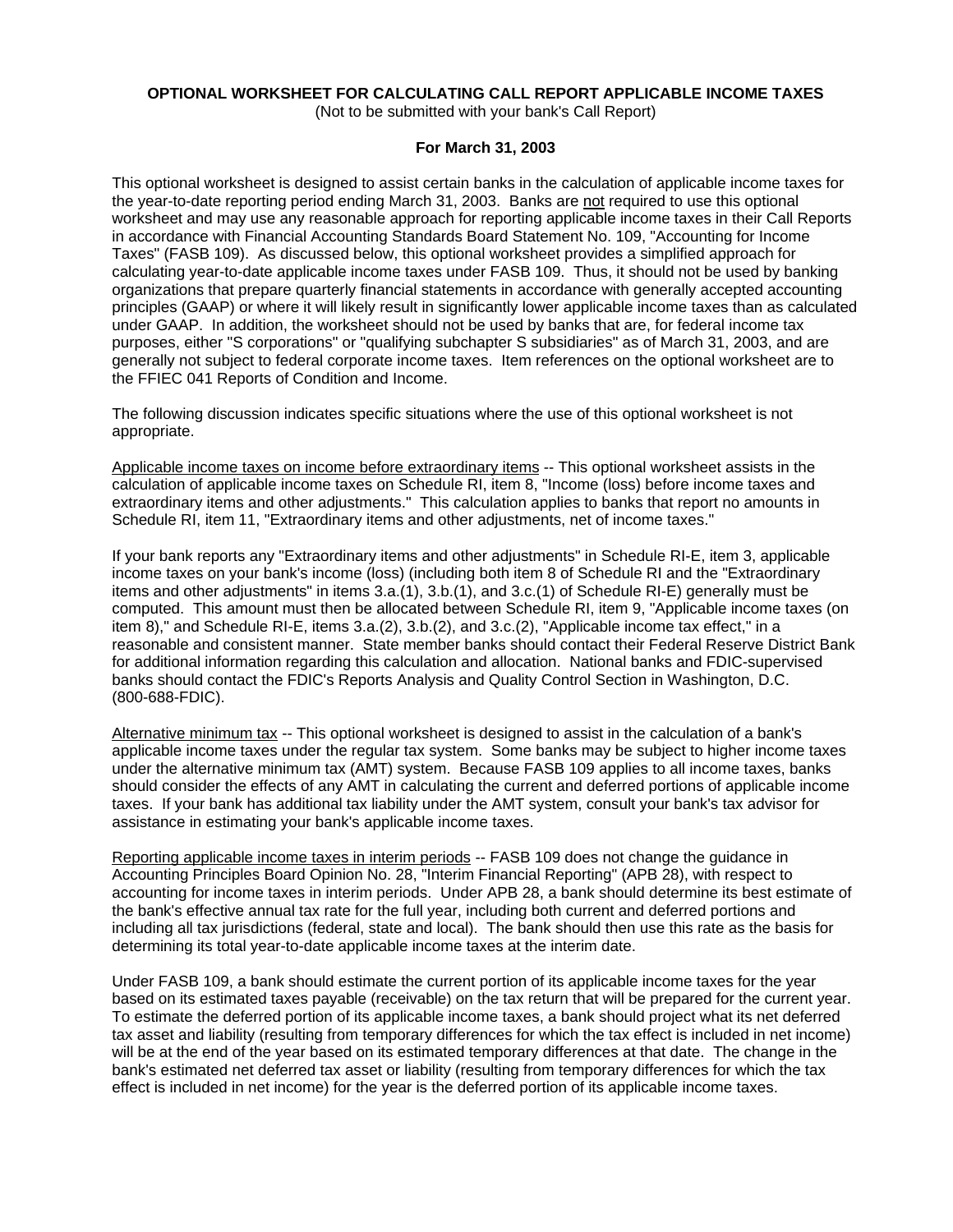To arrive at the estimated annual effective tax rate, a bank should divide its estimated total applicable income taxes (current and deferred) for the year by its estimated pretax income for the year (excluding extraordinary items). This rate would then be applied to the year-to-date pretax income to determine the year-to-date applicable income taxes at the interim date.

Many banks, or their parent holding companies, will perform the calculation of income tax expense in accordance with FASB 109 and APB 28 when preparing their quarterly GAAP-based financial statements. These banks should determine their applicable income taxes for the year-to-date reporting period covered by the Call Report in a similar manner. Accordingly, these banks should not use this worksheet.

In contrast, some banks may not have determined their interim period income taxes using the estimated annual effective rate. For these banks, estimating the annual effective tax rate under the liability method may be difficult. These banks may find it less burdensome to estimate their year-to-date applicable income taxes based upon their deferred tax asset or liability balances at the end of the quarter, rather than projecting these amounts through the end of the year. This optional worksheet follows this approach. A bank may use this approach if it will not likely result in significantly lower year-to-date applicable income taxes than as calculated under FASB 109 and APB 28. Otherwise, a bank should follow some other reasonable approach for calculating applicable income taxes in interim periods in accordance with FASB 109 and APB 28.

\* \* \* \* \* \* \* \* \* \* \* \* \* \* \* \* \* \* \* \* \* \* \* \* \* \* \* \* \* \* \* \*

CALCULATION OF SCHEDULE RI, ITEM 9, "APPLICABLE INCOME TAXES (ON ITEM 8)" UNDER THE REGULAR TAX SYSTEM [Applicable income taxes on Item 8 include both amounts currently due (or refundable) calculated in Section A and deferred income taxes calculated in Section B.]

| Α.   | Income taxes due (refundable) for the year to date<br>(i.e., current portion of applicable income taxes)                                       |  |
|------|------------------------------------------------------------------------------------------------------------------------------------------------|--|
| A.1. | Schedule RI, Item 8, "Income (loss) before income taxes and extraordinary                                                                      |  |
| A.2. | Schedule RI, Memorandum Item 3, "Income on tax-exempt Ioans"                                                                                   |  |
| A.3. | Schedule RI, Memorandum Item 4, "Income on tax-exempt securities                                                                               |  |
| A.4. | Other income included in Schedule RI, Items 1, 5, and 6, (if any) which is                                                                     |  |
| A.5. | Other income not included in Schedule RI, Item 8, (if any) which is subject to                                                                 |  |
| A.6. | Schedule RI, Memorandum Item 1, "Interest expense incurred to carry<br>tax-exempt securities, loans, and leases acquired after August 7, 1986, |  |
|      | A.7. All other expenses included in Schedule RI, Item 8, that are not deductible                                                               |  |
| A.8. | Other expenses not included in Schedule RI, Item 8, that are deductible for                                                                    |  |
|      |                                                                                                                                                |  |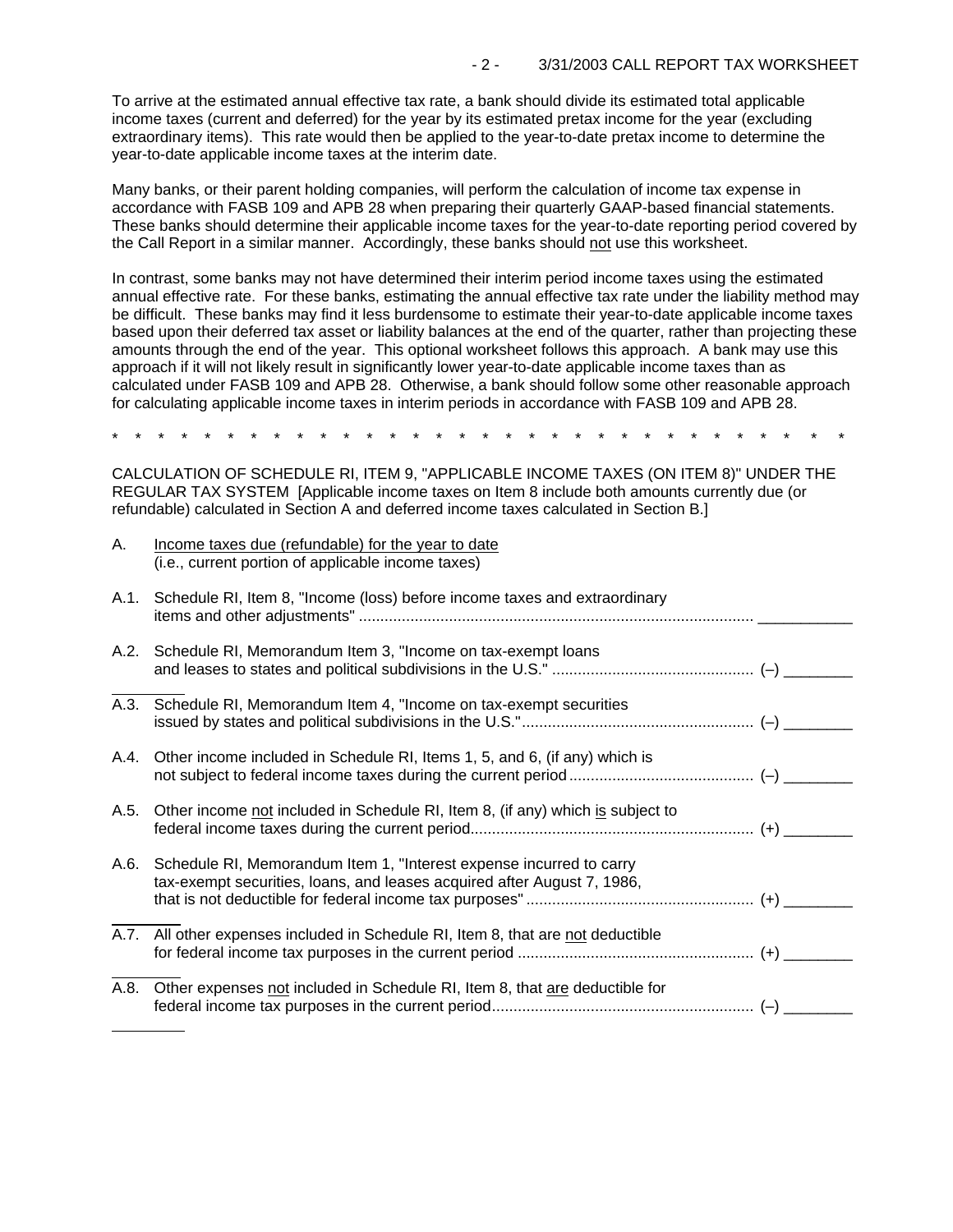| A.9. | Year-to-date income currently subject to federal income taxes before state<br>and local income taxes (Line A.1 minus Lines A.2, A.3, A.4, and A.8,                                                                                                                                                         |        |
|------|------------------------------------------------------------------------------------------------------------------------------------------------------------------------------------------------------------------------------------------------------------------------------------------------------------|--------|
|      | A.10. State and local income taxes due (refundable) for the year to date<br>(If the state and local tax laws applicable to your bank do not differ<br>significantly from federal income tax laws, an estimate of state and local<br>income taxes can be obtained by multiplying Line A.9 by the applicable |        |
|      |                                                                                                                                                                                                                                                                                                            |        |
|      |                                                                                                                                                                                                                                                                                                            | x 4    |
|      |                                                                                                                                                                                                                                                                                                            |        |
|      | A.13. Net operating loss (NOL) carryforwards available at January 1, 2003,<br>to offset annualized federal taxable income (amount reported on this line                                                                                                                                                    |        |
|      | A.14. Annualized income currently subject to federal income taxes                                                                                                                                                                                                                                          |        |
|      | A.15. Annualized federal income taxes currently due (refundable) on amount<br>shown on Line A.14 (Calculate this amount using the "Federal Income                                                                                                                                                          |        |
|      |                                                                                                                                                                                                                                                                                                            | x 0.25 |
|      | A.16. Year-to-date federal income taxes currently due (refundable) on amount                                                                                                                                                                                                                               |        |
|      |                                                                                                                                                                                                                                                                                                            |        |
|      | A.18. State and local income taxes due (refundable) for the year to date                                                                                                                                                                                                                                   |        |
|      | A.19. Total income taxes currently due (refundable) for the year to date                                                                                                                                                                                                                                   |        |
| В.   | Deferred income tax expense (benefit) for the year to date                                                                                                                                                                                                                                                 |        |

(i.e., deferred portion of applicable income taxes)

This section provides guidance for the determination of the deferred portion of applicable income taxes for the year to date under FASB 109. This calculation considers federal, state and local income taxes.

Deferred income tax expense (benefit) for the reporting period ending March 31, 2003, is generally measured in this worksheet as the change in the bank's net deferred tax assets or liabilities during the year-to-date period. Therefore, your bank should calculate its net deferred tax assets/liabilities at March 31, 2003, and compare this amount to the amount of your bank's net deferred tax assets/liabilities at December 31, 2002. A portion of the difference between these two amounts will be the deferred income tax expense (benefit) for the reporting period ending March 31, 2003. The remainder of the change in the net deferred tax assets/liabilities for the period generally should be charged or credited directly to the "Accumulated other comprehensive income" component of equity capital (Schedule RC, item 26.b) that includes your bank's "Net unrealized holding gains (losses) on available-for-sale securities." The following steps assist in the calculation of these amounts.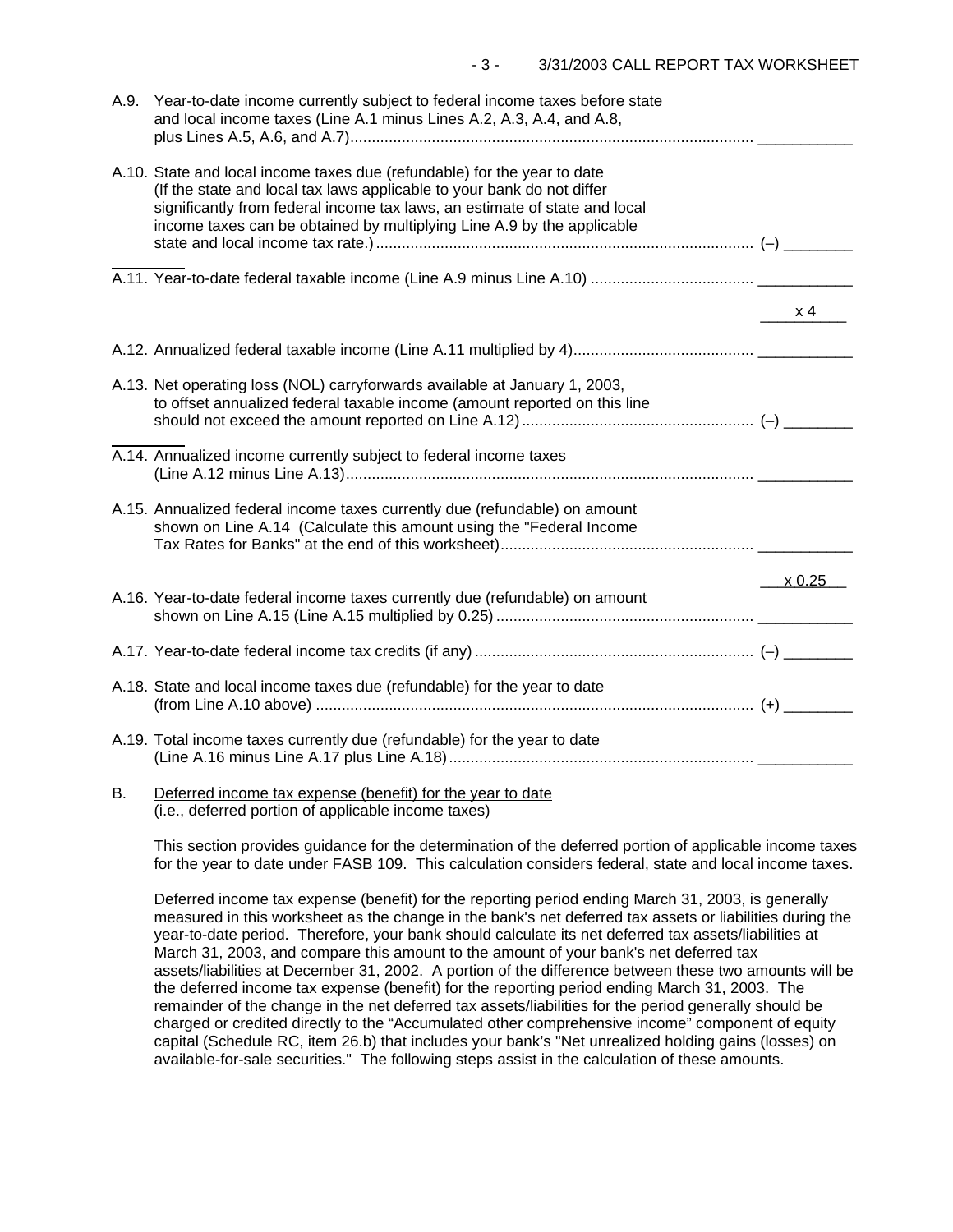#### B.1. Identify types and amounts of temporary differences

Temporary differences essentially consist of all differences between the book and tax basis of a bank's assets and liabilities. In identifying these basis differences, a bank should consider assets and liabilities that may not exist on its books (such as repairs capitalized for tax purposes but expensed on the bank's books and Call Report) as well as assets and liabilities that have no tax basis (such as gains deferred on the bank's books and Call Report which have been recognized for tax purposes).

To ensure all temporary differences are identified, banks should consider preparing a comprehensive tax-basis balance sheet and comparing it to the balance sheet on the bank's Call Report. As these differences are identified, the bank should categorize these amounts as deductible or taxable temporary differences. Also, banks should not include those book-tax basis differences that are not considered temporary differences under FASB 109. One such example is the excess of the cash surrender value of life insurance over premiums paid (if the policy will be held until the death of the insured).

The definition of temporary differences is similar to "timing differences" used under prior GAAP (i.e., Accounting Principles Board Opinion No. 11 (APB 11)). Timing differences under APB 11 were differences between taxable income and pretax income on the bank's books. However, temporary differences as defined under FASB 109 include additional items that were not previously subject to deferred tax accounting. For example, differences between the assigned values and the tax bases of assets acquired and liabilities assumed in a purchase business combination are temporary differences. Refer to the Glossary entry for "income taxes" in the Call Report instructions and to FASB 109 for additional information about temporary differences.

Listed below are some of the assets and liabilities that are frequently reported differently on a bank's federal income tax return than they are on the bank's books and Call Report. A book-tax basis difference for a particular asset or liability may result from one or more temporary differences.

Under FASB 109, the tax effects of most temporary differences are included in a bank's net income. However, the tax effects of certain items specified by FASB 109 are charged or credited directly as a component of a bank's equity capital. The principal item of this type is identified separately below to assist banks in properly recording their income tax amounts under FASB 109.

Some of the items listed below may not involve temporary differences at your bank. Similarly, there may be other differences that exist in your bank that are not listed below. Banks should ensure that they properly identify the appropriate differences specific to their institution.

A bank that can reasonably determine its tax basis balance sheet at March 31, 2003, may use the approach in Section B.1.a. to identify some of its temporary differences. If the tax basis balance sheet information at March 31, 2003, is not readily available, the bank may use the approach in Section B.1.b. to provide a reasonable estimate of the temporary differences at that date. Any bank using Section B.1.b. should ensure that the estimation method used for each temporary difference is appropriate for its facts and circumstances. Otherwise, the bank should make appropriate adjustments to Section B.1.b. or else use Section B.1.a. All banks should complete Section B.1.c. for any other significant temporary differences.

#### B.1.a. Differences in book-tax basis approach (COMPLETE ONLY IF A TAX-BASIS BALANCE SHEET IS PREPARED OR AVAILABLE)

Under this approach, record your bank's book and tax bases for the six accounts listed in the following chart. Subtract the tax basis from the book basis to arrive at the difference. Then identify whether the difference is a taxable or deductible temporary difference. Note that a debit (Dr) difference indicates a taxable (T) temporary difference. A credit (<Cr>) difference indicates a deductible (<D>) temporary difference.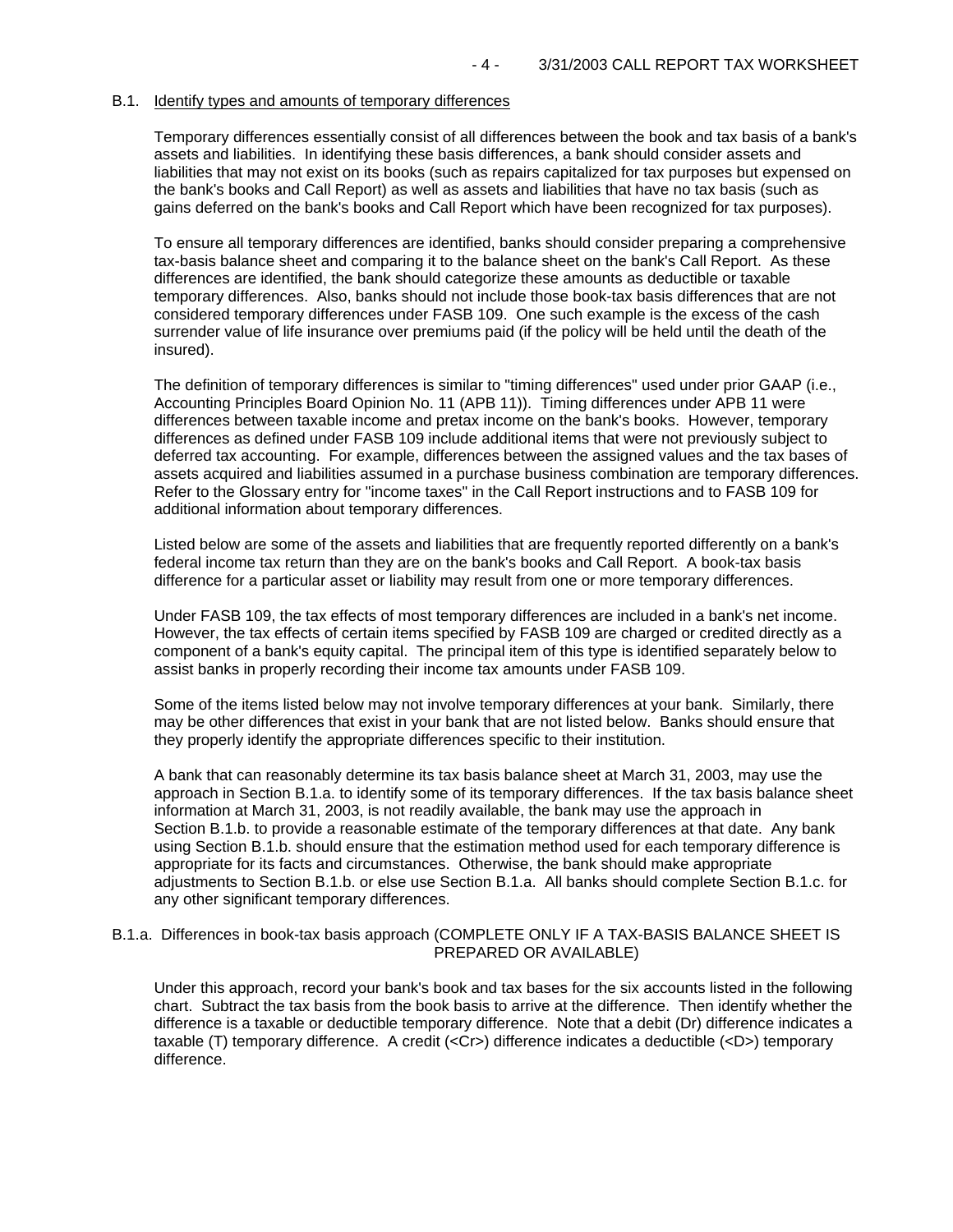B.1.a.1. Temporary differences for which the tax effect is charged or credited directly to equity capital:

|     |                                     | [A]<br><b>Book</b> | [B]<br>Tax   | $[A]-[B]$<br>Differ- |           |
|-----|-------------------------------------|--------------------|--------------|----------------------|-----------|
|     |                                     | <b>Basis</b>       | <b>Basis</b> | ence                 | Type      |
|     |                                     | Dr < Cr            | Dr < Cr      | Dr < Cr              | T <d></d> |
| (1) | Available-for-sale securities       |                    |              |                      |           |
|     | recorded at fair value on the books |                    |              |                      |           |
|     | and Call Report but recorded at     |                    |              |                      |           |
|     | amortized cost on the tax return    |                    |              |                      |           |

A bank's available-for-sale securities, while reported at fair value on the books and the Call Report, may or may not be reported at fair value (i.e., "marked to market") on the bank's tax return. Banks should consult their tax advisors when determining the tax status of their available-for-sale portfolio. If a bank's available-for-sale securities are reported differently on the books and Call Report than they are on a bank's tax return, the difference between the book basis and the tax basis of these securities results in a temporary difference and gives rise to a deferred tax asset or liability.

If a bank's available-for-sale securities are also "marked-to-market" on a bank's tax return, there would be no difference between the book and tax basis of these securities. Rather, the amount of the adjustment needed to reflect these securities at their fair value would be included in the bank's current period taxable income. The tax effect of this "mark-to-market" adjustment would be part of taxes currently due or refundable.

B.1.a.2. Temporary differences for which the tax effect is included in net income:

| (2) | Loans<br>[e.g., difference due to origination<br>fees and costs deferred and recognized<br>over the life of the loan on the books<br>and Call Report but recognized when<br>received and paid on the tax return]          | [A]<br><b>Book</b><br>Basis<br>Dr < Cr | [B]<br>Tax<br>Basis<br>Dr < Cr | [A]-[B]<br>Differ-<br>ence<br>Dr < Cr | <b>Type</b><br>T <d></d> |
|-----|---------------------------------------------------------------------------------------------------------------------------------------------------------------------------------------------------------------------------|----------------------------------------|--------------------------------|---------------------------------------|--------------------------|
| (3) | Allowance for loan and lease losses (on<br>the books and Call Report)/Tax<br>bad debt reserve (on the tax return) $1$                                                                                                     |                                        |                                |                                       |                          |
| (4) | Other real estate owned<br>[e.g., difference due to writedowns<br>and valuation allowances reflected<br>on the books and Call Report that are<br>not recorded against the tax basis<br>until disposition of the property] |                                        |                                |                                       |                          |

J.

Savings institutions that previously took bad debt deductions for tax purposes using the percentage-of-taxableincome method set forth in Section 593 of the Internal Revenue Code should treat the book allowance for loan and lease losses as a deductible temporary difference and the excess, if any, of the tax bad debt reserve (that has not yet been recaptured) over the base year reserve balance (generally 1987) as a taxable temporary difference, rather than treating the allowance and the tax bad debt reserve as one difference. 1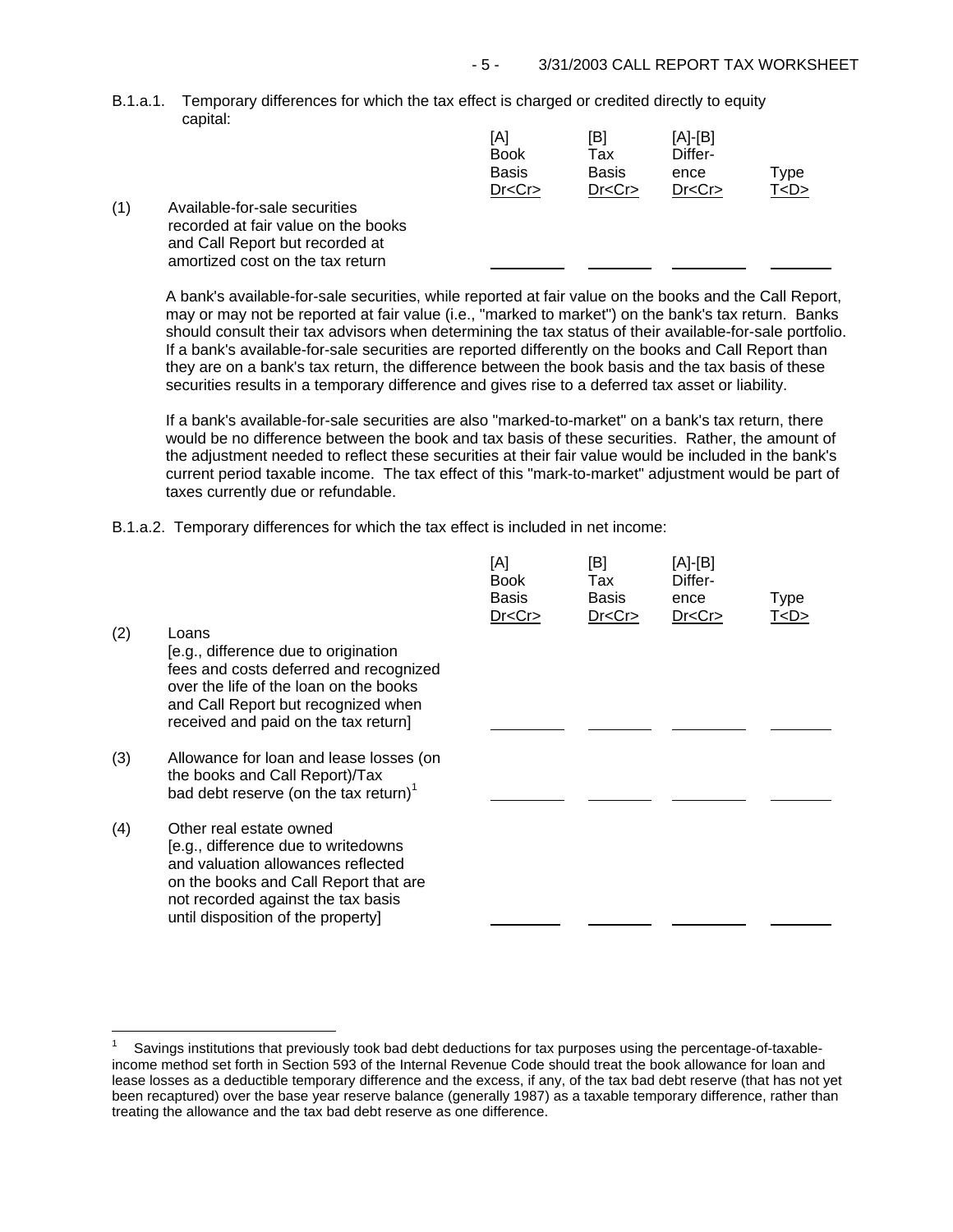| (5) | Bank premises and equipment, net<br>[e.g., difference due to different<br>depreciation methods and rates for<br>book and tax purposes]                                               | [A]<br><b>Book</b><br><b>Basis</b><br>Dr < Cr | [B]<br>Tax<br><b>Basis</b><br>Dr < Cr | [A]-[B]<br>Differ-<br>ence<br>Dr < Cr | Type<br>T <d></d> |
|-----|--------------------------------------------------------------------------------------------------------------------------------------------------------------------------------------|-----------------------------------------------|---------------------------------------|---------------------------------------|-------------------|
| (6) | Interest earned, not collected<br>on loans<br>[e.g., difference due to interest<br>on nonaccrual loans not recorded<br>on books and Call Report but<br>recognized on the tax return] |                                               |                                       |                                       |                   |

B.1.b. Rollforward of Temporary Differences Approach (DO NOT COMPLETE IF SECTION B.1.a. WAS COMPLETED)

NOTE: Changes in temporary differences from December 31, 2002, need only be considered if they are significant in amount. If a change is not significant, use the amount of the temporary difference as of December 31, 2002, in the 3/31/03 Temporary Difference column. Note that a debit (Dr) difference indicates a taxable (T) temporary difference. A credit (<Cr>) difference indicates a deductible (<D>) temporary difference.

B.1.b.1. Temporary differences for which the tax effect is charged or credited directly to equity capital: 3/31/03

|     |                                                                                                                                             | Dr < Cr | 3/31/03<br>Temporary<br><b>Difference</b><br>Dr < Cr | Type<br>T <d></d> |
|-----|---------------------------------------------------------------------------------------------------------------------------------------------|---------|------------------------------------------------------|-------------------|
| (1) | Available-for-sale securities                                                                                                               |         |                                                      |                   |
|     | (To be completed only if available-for-sale securities<br>are reported differently on the books and Call Report<br>than on the tax return): |         |                                                      |                   |
|     | Balance (at fair value) of available-for-sale securities                                                                                    |         |                                                      |                   |
|     | on books and Call Report at 3/31/03                                                                                                         |         |                                                      |                   |
|     | Less: Amortized cost of available-for-sale                                                                                                  |         |                                                      |                   |
|     | securities at 3/31/03                                                                                                                       |         |                                                      |                   |
|     | Estimated 3/31/03 temporary difference                                                                                                      |         |                                                      |                   |

NOTE: See the discussion of available-for-sale securities in Section B.1.a.1 above. Banks should consult their tax advisors when determining the tax status of their available-for-sale securities.

B.1.b.2. Temporary differences for which the tax effect is included in net income:

| (2) | Loans:<br>Difference at 3/31/03 approximates the amount of<br>deferred loan fee income, net of deferred loan<br>origination costs, on books and Call Report at 3/31/03 | Dr < Cr | 3/31/03<br>Temporary<br><b>Difference</b><br>Dr < Cr | Type<br>T < D > |  |
|-----|------------------------------------------------------------------------------------------------------------------------------------------------------------------------|---------|------------------------------------------------------|-----------------|--|
|     |                                                                                                                                                                        |         |                                                      |                 |  |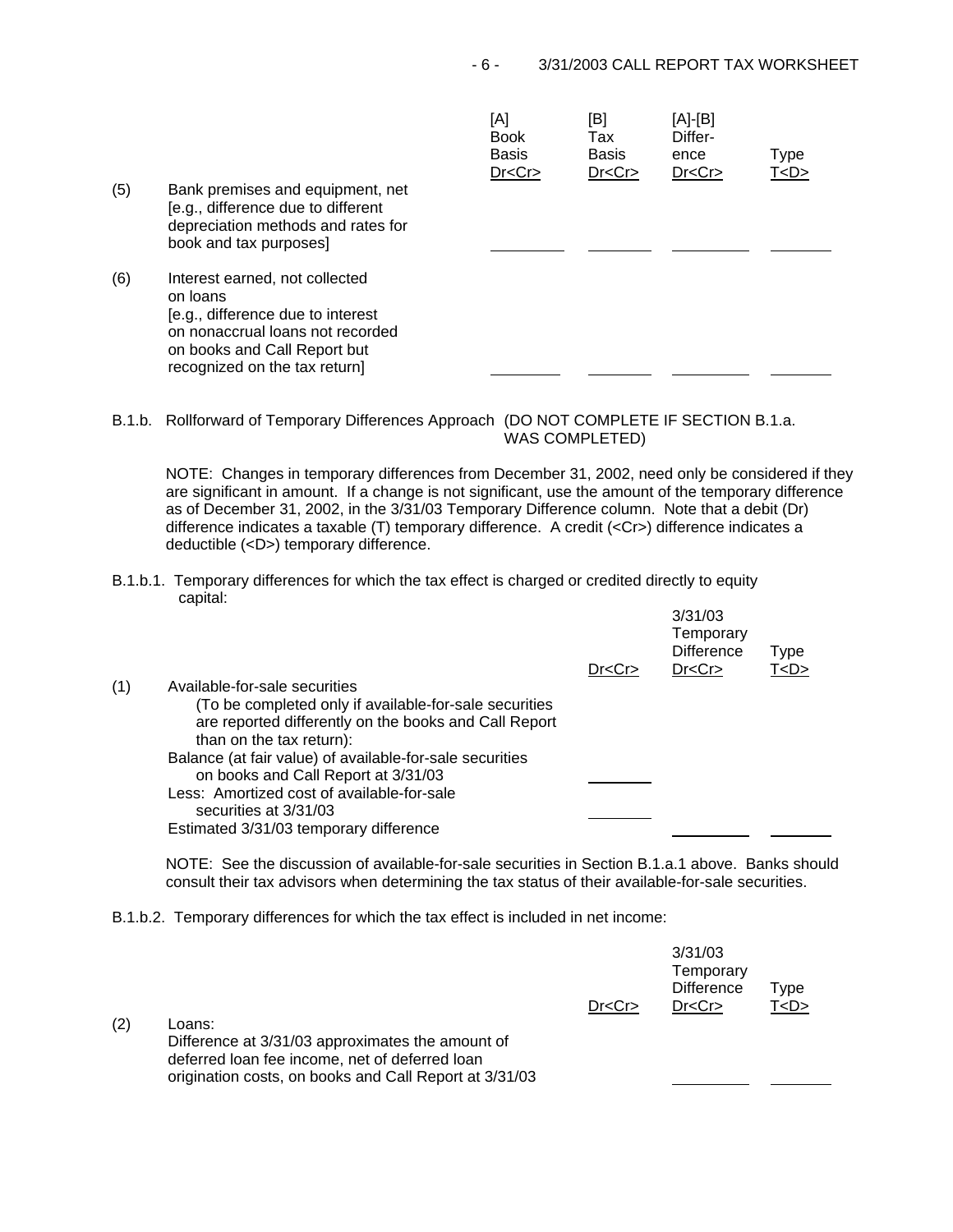| (3) | Allowance for loan and lease losses: <sup>2</sup>                                                                                                                                                                                                                                                                    | Dr < Cr | 3/31/03<br>Temporary<br><b>Difference</b><br>Dr < Cr | <b>Type</b><br>T < D > |
|-----|----------------------------------------------------------------------------------------------------------------------------------------------------------------------------------------------------------------------------------------------------------------------------------------------------------------------|---------|------------------------------------------------------|------------------------|
|     |                                                                                                                                                                                                                                                                                                                      |         |                                                      |                        |
|     | For banks on the specific charge-off method for tax<br>purposes (i.e., for banks with no tax bad debt reserve):<br>Difference at 3/31/03 approximates the balance of the<br>allowance for loan and lease losses on books and<br>Call Report at 3/31/03                                                               |         |                                                      |                        |
|     | For banks on the reserve method for tax purposes:<br>Temporary difference at 12/31/02 T <d></d>                                                                                                                                                                                                                      |         |                                                      |                        |
|     | Less: Provision for loan and lease losses on books                                                                                                                                                                                                                                                                   |         |                                                      |                        |
|     | and Call Report year to date<br>Plus: Estimated additions to tax reserve year to date*<br>Estimated 3/31/03 temporary difference                                                                                                                                                                                     |         |                                                      |                        |
|     | * Generally, this amount may be estimated by multiplying<br>the addition to the bank's tax reserve for 2002 by 0.25.                                                                                                                                                                                                 |         |                                                      |                        |
| (4) | Other real estate owned:                                                                                                                                                                                                                                                                                             |         |                                                      |                        |
|     | Choose the method from (a) and (b) below that is<br>appropriate for your bank. Do not complete both (a)<br>and $(b)$ .                                                                                                                                                                                               |         |                                                      |                        |
|     | (a) Balance of other real estate owned valuation<br>allowances on books and Call Report at 3/31/03 T <d></d>                                                                                                                                                                                                         |         |                                                      |                        |
|     | (b) Temporary difference at 12/31/02 T <d><br/>Less: Provisions taken year to date on books and<br/>Call Report for properties held on 3/31/03<br/>Plus: Amount of writedowns taken before 1/1/03 on<br/>books for properties sold year to date<br/>Estimated 3/31/03 temporary difference</d>                       |         |                                                      |                        |
| (5) | Bank premises and equipment, net:                                                                                                                                                                                                                                                                                    |         |                                                      |                        |
|     | Temporary difference at 12/31/02 T <d><br/>Less: Depreciation recorded on books and<br/>Call Report year to date<br/>Plus: Estimated tax depreciation year to date*<br/>Plus/less: Estimate of difference in book and tax basis<br/>of fixed assets sold year to date<br/>Estimated 3/31/03 temporary difference</d> |         |                                                      |                        |
|     | * Generally, this amount may be estimated by                                                                                                                                                                                                                                                                         |         |                                                      |                        |

multiplying 2002 tax depreciation by 0.25.

J.

 2 Savings institutions that previously took bad debt deductions for tax purposes using the percentage-of-taxableincome method set forth in Section 593 of the Internal Revenue Code should treat the book allowance for loan and lease losses as a deductible temporary difference and the excess, if any, of the tax bad debt reserve (that has not yet been recaptured) over the base year reserve balance (generally 1987) as a taxable temporary difference, rather than treating the allowance and the tax bad debt reserve as one difference.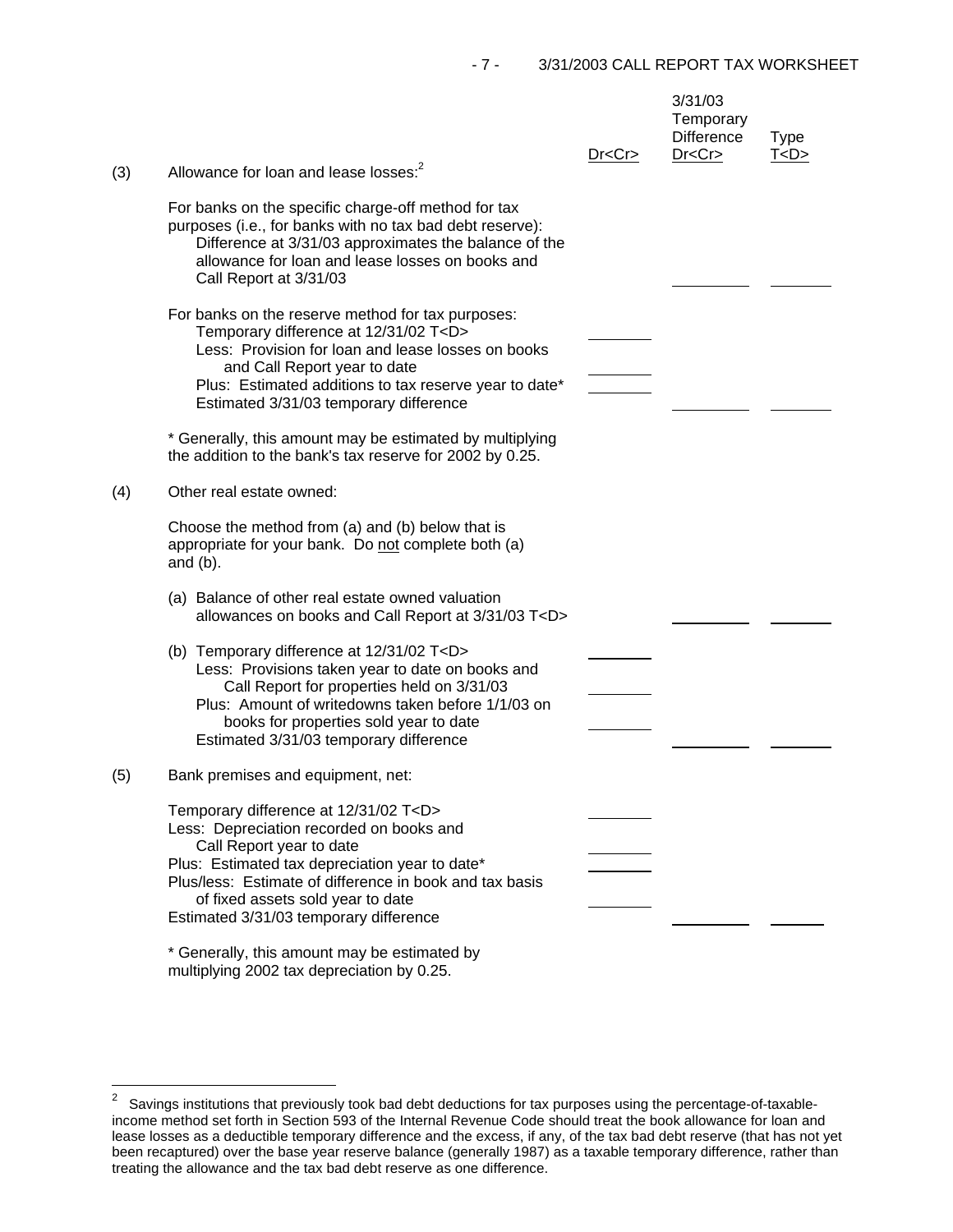| Dr < Cr<br>(6)<br>Interest earned not collected on nonaccrual loans:   | 3/31/03<br>Temporary<br><b>Difference</b><br>Type<br>T <d><br/>Dr &lt; Cr</d> |
|------------------------------------------------------------------------|-------------------------------------------------------------------------------|
| Temporary difference at 12/31/02 T <d></d>                             |                                                                               |
| Plus: Estimated additional interest on                                 |                                                                               |
| nonaccrual loans year to date<br>Less: Interest received on nonaccrual |                                                                               |
| loans year to date                                                     |                                                                               |
| Estimated 3/31/03 temporary difference                                 |                                                                               |

#### B.1.c. Other temporary differences (TO BE COMPLETED BY ALL BANKS USING WORKSHEET)

If the bank has other material temporary differences, include those differences below. Indicate whether these other temporary differences are taxable or deductible temporary differences. In addition, any differences for which the tax effect is charged or credited directly to equity capital should be designated accordingly.

Examples of other temporary differences include: accrued liabilities or prepaid expenses recorded differently on the books and Call Report than reported on the tax return, differences in the basis of assets and liabilities resulting from business combinations, investments in stock of unconsolidated subsidiaries (undistributed earnings recognized on the books and Call Report but not in the tax return), and intangible assets which have different amortization periods and/or methods used in the tax return than those used on the books and Call Report.

Note that a debit (Dr) difference indicates a taxable (T) temporary difference. A credit (<Cr>) difference indicates a deductible (<D>) temporary difference.

| Other temporary differences: | [A]<br><b>Book</b><br><b>Basis</b><br>Dr < Cr | [B]<br>Tax<br><b>Basis</b><br>Dr < Cr | $[A]-[B]$<br>Differ-<br>ence<br>Dr < Cr | Type<br><u>T<d></d></u> |
|------------------------------|-----------------------------------------------|---------------------------------------|-----------------------------------------|-------------------------|
|                              |                                               |                                       |                                         |                         |

### B.2. Total temporary differences

| a. Total taxable temporary differences for which the tax effect is included<br>in net income (sum of appropriate taxable temporary differences, i.e.,                                                                    |
|--------------------------------------------------------------------------------------------------------------------------------------------------------------------------------------------------------------------------|
| b. Total taxable temporary differences for which the tax effect is charged<br>or credited directly to equity capital (sum of appropriate taxable temporary                                                               |
| c. Total deductible temporary differences for which the tax effect is<br>included in net income (sum of appropriate deductible temporary<br>differences, i.e., differences marked " <d>," identified in Section B.1.</d> |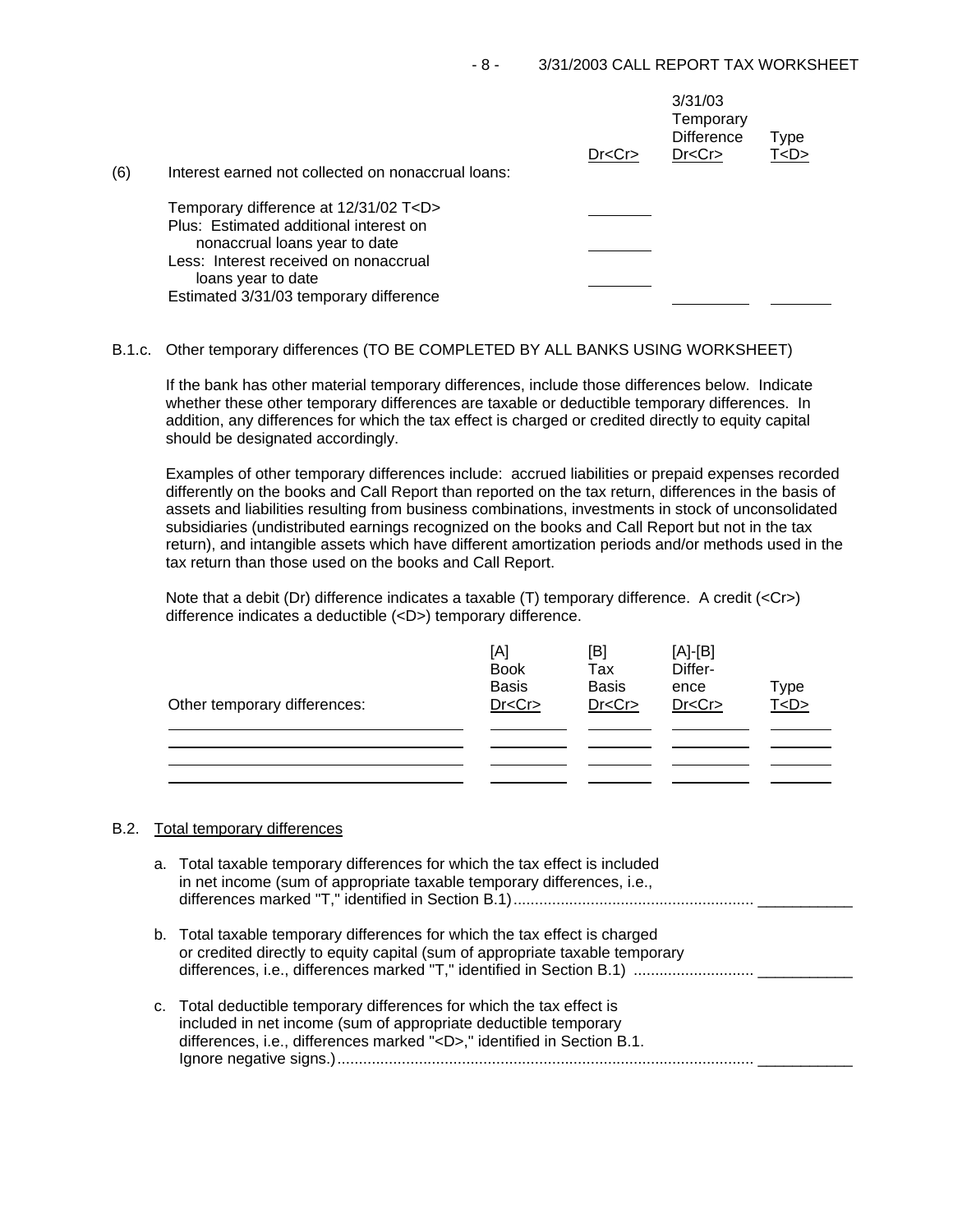| d. Total deductible temporary differences for which the tax effect is charged   |
|---------------------------------------------------------------------------------|
| or credited directly to equity capital (sum of appropriate deductible temporary |
| differences, i.e., differences marked " <d>," identified in Section B.1.</d>    |
|                                                                                 |

B.3. Identify remaining tax carryforwards, including their expiration dates (add additional lines for additional carryforwards, if necessary)

|                                                                                             |    | a. Net operating loss (NOL) carryforwards<br>Expiration Date______________<br>Expiration Date                                                                                                                                                                                                                                                                                                                                            | Amount  _______________                          |
|---------------------------------------------------------------------------------------------|----|------------------------------------------------------------------------------------------------------------------------------------------------------------------------------------------------------------------------------------------------------------------------------------------------------------------------------------------------------------------------------------------------------------------------------------------|--------------------------------------------------|
|                                                                                             |    | In determining the amount of NOL carryforwards, your bank should consider the effect of<br>any NOL carryforwards used in Section A to reduce taxes currently due. If any amounts<br>were reported in Line A.13, the amount to be reported here can be estimated with the<br>following calculation:<br>NOL carryforwards available at 1/1/03 less<br>[(the amount of NOL carryforwards estimated to<br>be used per Line A.13) $x(0.25)$ ] |                                                  |
|                                                                                             |    | b. Tax credit carryforwards<br>Expiration Date______________<br>Expiration Date______________                                                                                                                                                                                                                                                                                                                                            | Amount  _____________<br>Amount  _______________ |
| B.4.<br>Calculate deferred tax liability for federal income tax purposes at March 31, 2003. |    |                                                                                                                                                                                                                                                                                                                                                                                                                                          |                                                  |
|                                                                                             | a. | Total taxable temporary differences for which the tax effect is included                                                                                                                                                                                                                                                                                                                                                                 |                                                  |
|                                                                                             |    | b. Deferred tax liability resulting from taxable temporary differences for<br>which the tax effect is included in net income (Line B.4.a multiplied by<br>the tax rate expected to apply when the amount of taxable temporary                                                                                                                                                                                                            |                                                  |
|                                                                                             | c. | Total taxable temporary differences for which the tax effect is charged                                                                                                                                                                                                                                                                                                                                                                  |                                                  |
|                                                                                             |    | d. Deferred tax liability resulting from taxable temporary differences for<br>which the tax effect is charged or credited directly to equity capital<br>(Line B.4.c multiplied by the tax rate expected to apply when the amount<br>of taxable temporary differences result in additional taxable income in                                                                                                                              |                                                  |
|                                                                                             | е. | Total deferred tax liability for federal income tax purposes at                                                                                                                                                                                                                                                                                                                                                                          |                                                  |

j.

 $3$  Refer to the discussion of the "applicable tax rate" in the Glossary entry for "income taxes" in the Call Report instructions and to footnote 5 on page 11 of this worksheet for further information.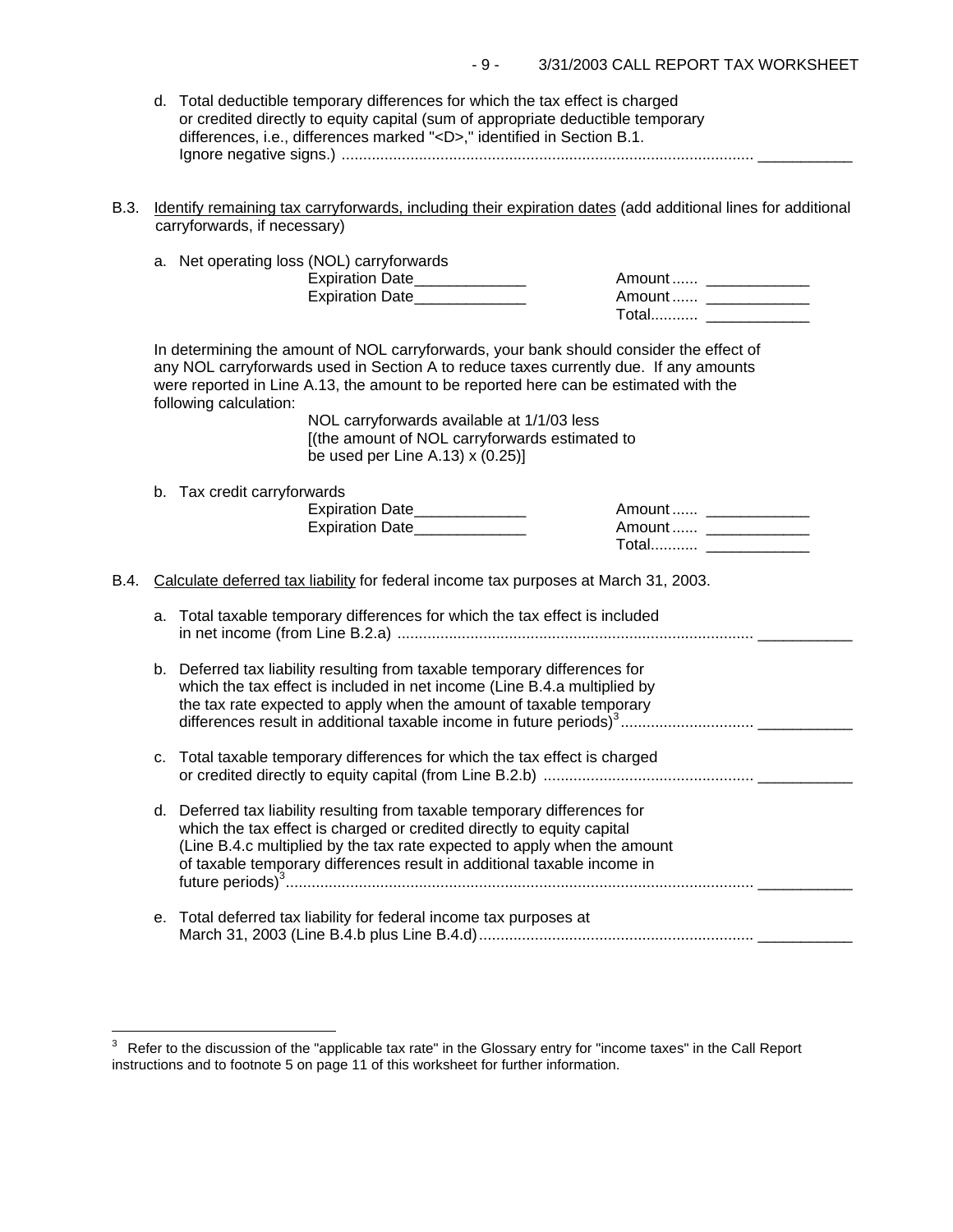#### B.5. Calculate deferred tax asset for federal income tax purposes at March 31, 2003.

|    | a. Total deductible temporary differences for which the tax effect is                                                                                                                                                                                                                                 |  |
|----|-------------------------------------------------------------------------------------------------------------------------------------------------------------------------------------------------------------------------------------------------------------------------------------------------------|--|
|    | b. Deferred tax asset resulting from deductible temporary differences for<br>which the tax effect is included in net income (Line B.5.a multiplied by the<br>tax rate expected to apply when the amount of deductible temporary                                                                       |  |
|    | c. Deferred tax asset resulting from net operating loss carryforwards<br>(Line B.3.a multiplied by the tax rate expected to apply when the                                                                                                                                                            |  |
|    | d. Tax credit carryforwards available to reduce taxes payable in future                                                                                                                                                                                                                               |  |
|    | e. Total deferred tax assets for which the tax effect is included in                                                                                                                                                                                                                                  |  |
| f. | Total deductible temporary differences for which the tax effect is charged                                                                                                                                                                                                                            |  |
| q. | Deferred tax asset resulting from deductible temporary differences for<br>which the tax effect is charged or credited directly to equity capital<br>(Line B.5.f multiplied by the tax rate expected to apply when the amount<br>of deductible temporary differences are used to reduce taxable income |  |
|    | h. Total deferred tax assets for federal income tax purposes before                                                                                                                                                                                                                                   |  |

## B.6. Assessing the need for a valuation allowance

Banks must consider all available evidence, both positive and negative, in assessing the need for a valuation allowance to reduce the total deferred tax assets for federal income tax purposes in Line B.5.h to the amount that is more likely than not to be realized. The future realization of deferred tax assets ultimately depends on the existence of sufficient taxable income of the appropriate character in either the carryback or carryforward period. Four sources of taxable income may be available to realize deferred tax assets:

- (1) Taxable income in carryback years (which can be offset to recover taxes previously paid),
- (2) Reversing taxable temporary differences,
- (3) Future taxable income (exclusive of reversing temporary differences and carryforwards), and
- (4) Tax-planning strategies.

J.

In general, positive evidence refers to the existence of one or more of the four sources of taxable income. To the extent evidence about one or more sources of taxable income is sufficient to support a conclusion that a valuation allowance is not necessary (i.e., the bank can conclude that the deferred

<sup>4</sup> Refer to the discussion of the "applicable tax rate" in the Glossary entry for "income taxes" in the Call Report instructions and to footnote 5 on page 11 of this worksheet for further information.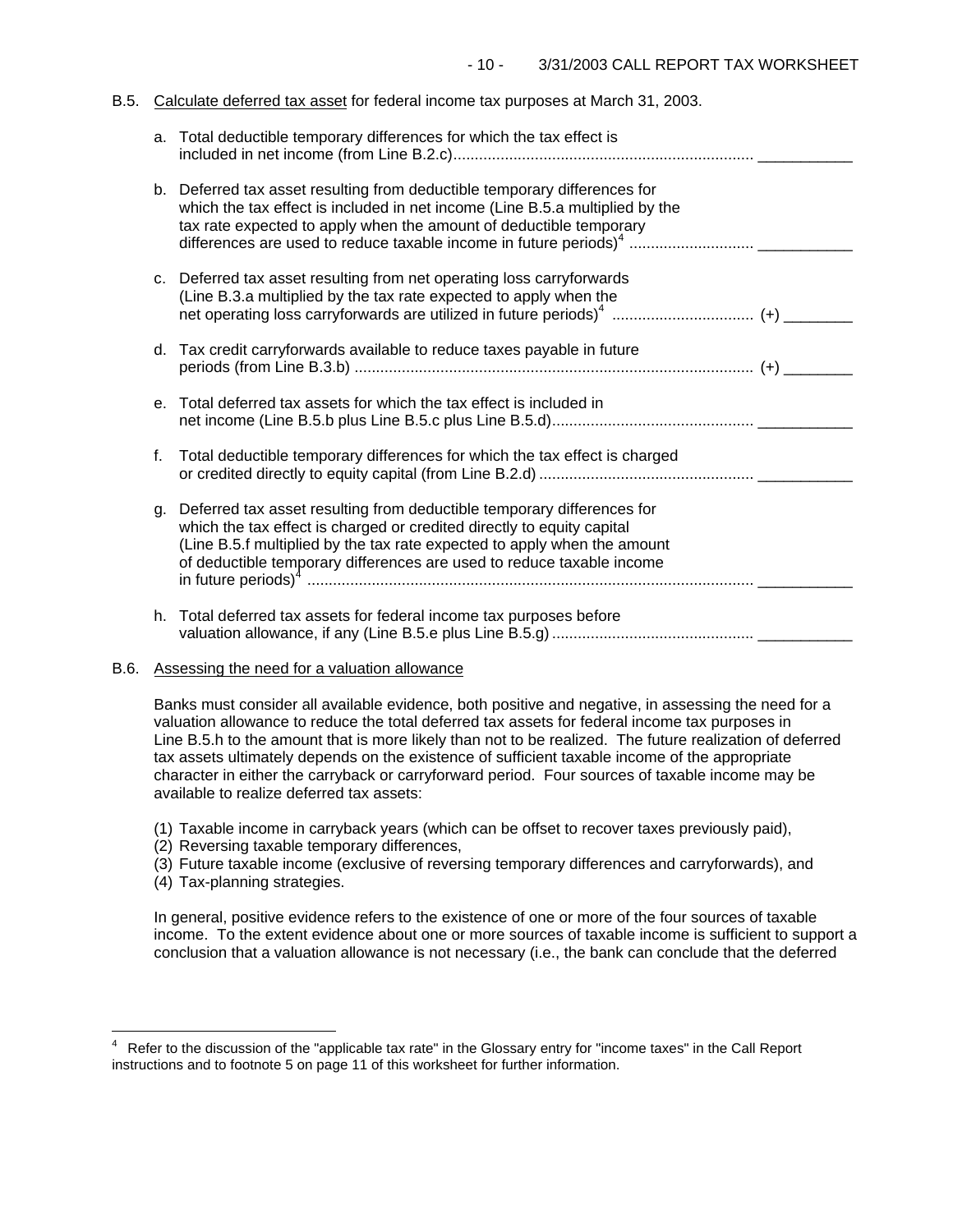tax asset is more likely than not to be realized), other sources need not be considered. However, if a valuation allowance is needed, each source of income must be evaluated to determine the appropriate amount of the allowance needed.

Evidence used in determining the valuation allowance should be subject to objective verification. The weight given to evidence when both positive and negative evidence exist should be consistent with the extent to which it can be objectively verified. Under FASB 109, the existence of a cumulative loss for the prior three years is significant negative evidence that would be difficult for a bank to overcome.

Refer to the discussion of the "valuation allowance" in the Glossary entry for "income taxes" in the Call Report instructions for further information.

|      | Line B.6:<br>Valuation allowance to reduce the total deferred tax assets for federal<br>income tax purposes in Line B.5.h to the amount that is more likely                                                                                                                                                                                                                                                       |  |
|------|-------------------------------------------------------------------------------------------------------------------------------------------------------------------------------------------------------------------------------------------------------------------------------------------------------------------------------------------------------------------------------------------------------------------|--|
| B.7. | Deferred tax asset for federal income tax purposes, net of valuation                                                                                                                                                                                                                                                                                                                                              |  |
| B.8. | Net deferred tax asset (liability) for federal income tax purposes at March 31,<br>2003 (Line B.7 minus Line B.4.e) (Report this amount in Schedule RC-F,                                                                                                                                                                                                                                                         |  |
| B.9. | Net deferred tax asset (liability) for which the tax effect is included in<br>net income for federal income tax purposes at March 31, 2003 [Line B.5.e                                                                                                                                                                                                                                                            |  |
|      | B.10. Net deferred tax asset (liability) for which the tax effect is included in net<br>income for federal income tax purposes at December 31, 2002 [This                                                                                                                                                                                                                                                         |  |
|      | B.11. Year-to-date deferred income tax expense (benefit) for federal income tax<br>purposes (determined as the change for the period in the net deferred tax<br>asset or liability for which the tax effect is included in net income)                                                                                                                                                                            |  |
|      | NOTE: The change in a bank's net deferred tax asset (liability) for which<br>the tax effect is charged or credited directly to equity capital is not reported<br>as part of a bank's deferred tax income tax expense (benefit).                                                                                                                                                                                   |  |
|      | B.12. Year-to-date deferred income tax expense (benefit) for state and local tax<br>purposes. This amount must be computed if the tax laws of the bank's<br>state and local tax authorities differ significantly from the federal tax laws <sup>5</sup><br>Compute this amount by performing the calculation outlined in Lines B.1<br>through B.11, considering only deferred tax asset and liability amounts for |  |

i<br>L

 $5$  In assessing whether a separate calculation is necessary, the bank should consider any differences in loss carryback or carryforward periods, or in other provisions of the tax law. If the tax laws of the state and local jurisdictions do not differ significantly from federal income tax laws, then the calculation of deferred income tax expense (benefit) can be made in the aggregate. The bank would complete Lines B.1 through B.11 on the worksheet considering both the federal and state and local income tax rates. The rate used should consider whether amounts paid in one jurisdiction are deductible in another jurisdiction. For example, since state and local taxes are deductible for federal income tax purposes, the aggregate combined rate generally would be (1) the federal tax rate plus (2) the state and local tax rate minus (3) the federal tax effect of the deductibility of the state and local taxes at the federal tax rate.